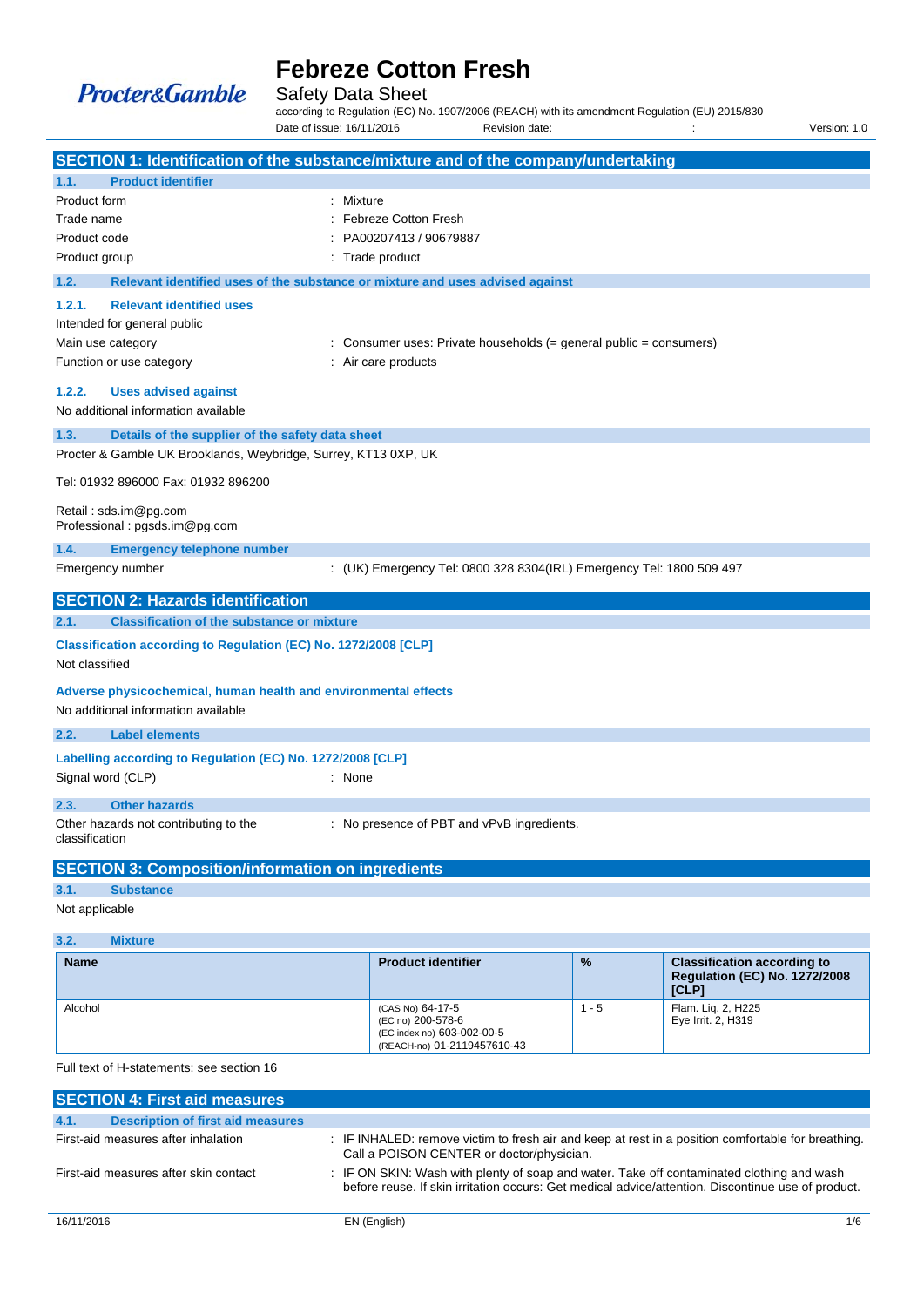# Safety Data Sheet

according to Regulation (EC) No. 1907/2006 (REACH) with its amendment Regulation (EU) 2015/830

| First-aid measures after eye contact                                | : IF IN EYES: Rinse cautiously with water for several minutes. Remove contact lenses, if present<br>and easy to do. Continue rinsing. Immediately call a POISON CENTER or doctor/physician. |  |
|---------------------------------------------------------------------|---------------------------------------------------------------------------------------------------------------------------------------------------------------------------------------------|--|
| First-aid measures after ingestion                                  | : IF SWALLOWED: rinse mouth. Do NOT induce vomiting. Immediately call a POISON CENTER<br>or doctor/physician.                                                                               |  |
| 4.2.<br>Most important symptoms and effects, both acute and delayed |                                                                                                                                                                                             |  |
| Symptoms/injuries after inhalation                                  | : Coughing. sneezing. Headache. Drowsiness. Dizziness. Shortness of breath.                                                                                                                 |  |
| Symptoms/injuries after skin contact                                | : Redness. Swelling. dryness. Itching.                                                                                                                                                      |  |
| Symptoms/injuries after eye contact                                 | : Severe pain. Redness. Swelling. Blurred vision.                                                                                                                                           |  |
| Symptoms/injuries after ingestion                                   | : Oral mucosal or gastro-intestinal irritation. Nausea. Vomiting. Excessive secretion. Diarrhea.                                                                                            |  |
| $\overline{A}$                                                      | Indication of any immodiate modical attention and enocial treatment peodod                                                                                                                  |  |

ion of any immediate medical attention and special treatment

| <b>SECTION 5: Firefighting measures</b>                              |                                                                                                                                                                                                                                                                                                         |  |  |  |
|----------------------------------------------------------------------|---------------------------------------------------------------------------------------------------------------------------------------------------------------------------------------------------------------------------------------------------------------------------------------------------------|--|--|--|
| <b>Extinguishing media</b><br>5.1.                                   |                                                                                                                                                                                                                                                                                                         |  |  |  |
| Suitable extinguishing media                                         | Dry chemical powder, alcohol-resistant foam, carbon dioxide (CO2).                                                                                                                                                                                                                                      |  |  |  |
| 5.2.<br>Special hazards arising from the substance or mixture        |                                                                                                                                                                                                                                                                                                         |  |  |  |
| Fire hazard                                                          | No fire hazard. Non combustible.                                                                                                                                                                                                                                                                        |  |  |  |
| Explosion hazard                                                     | Product is not explosive.                                                                                                                                                                                                                                                                               |  |  |  |
| Reactivity                                                           | No dangerous reactions known.                                                                                                                                                                                                                                                                           |  |  |  |
| 5.3.<br><b>Advice for firefighters</b>                               |                                                                                                                                                                                                                                                                                                         |  |  |  |
| Firefighting instructions                                            | : No specific firefighting instructions required.                                                                                                                                                                                                                                                       |  |  |  |
| Protection during firefighting                                       | : In case of inadequate ventilation wear respiratory protection.                                                                                                                                                                                                                                        |  |  |  |
| <b>SECTION 6: Accidental release measures</b>                        |                                                                                                                                                                                                                                                                                                         |  |  |  |
| 6.1.                                                                 | Personal precautions, protective equipment and emergency procedures                                                                                                                                                                                                                                     |  |  |  |
| 6.1.1.<br>For non-emergency personnel                                |                                                                                                                                                                                                                                                                                                         |  |  |  |
| Protective equipment                                                 | : Wear suitable gloves and eye/face protection.                                                                                                                                                                                                                                                         |  |  |  |
|                                                                      |                                                                                                                                                                                                                                                                                                         |  |  |  |
| 6.1.2.<br>For emergency responders                                   |                                                                                                                                                                                                                                                                                                         |  |  |  |
| Protective equipment                                                 | : Wear suitable gloves and eye/face protection.                                                                                                                                                                                                                                                         |  |  |  |
| 6.2.<br><b>Environmental precautions</b>                             |                                                                                                                                                                                                                                                                                                         |  |  |  |
| Prevent soil and water pollution. Prevent spreading in sewers.       |                                                                                                                                                                                                                                                                                                         |  |  |  |
| 6.3.<br>Methods and material for containment and cleaning up         |                                                                                                                                                                                                                                                                                                         |  |  |  |
| For containment                                                      | : Scoop absorbed substance into closing containers.                                                                                                                                                                                                                                                     |  |  |  |
| Methods for cleaning up                                              | Small quantities of liquid spill: take up in non-combustible absorbent material and shovel into<br>container for disposal. Large spills: contain released substance, pump into suitable containers.<br>This material and its container must be disposed of in a safe way, and as per local legislation. |  |  |  |
| 6.4.<br><b>Reference to other sections</b>                           |                                                                                                                                                                                                                                                                                                         |  |  |  |
| Refer to Sections 8 and 13.                                          |                                                                                                                                                                                                                                                                                                         |  |  |  |
| <b>SECTION 7: Handling and storage</b>                               |                                                                                                                                                                                                                                                                                                         |  |  |  |
| <b>Precautions for safe handling</b><br>7.1.                         |                                                                                                                                                                                                                                                                                                         |  |  |  |
| Precautions for safe handling                                        | Do not eat, drink or smoke when using this product. Do not handle until all safety precautions<br>have been read and understood.                                                                                                                                                                        |  |  |  |
| Conditions for safe storage, including any incompatibilities<br>7.2. |                                                                                                                                                                                                                                                                                                         |  |  |  |
| Storage conditions                                                   | Store in original container. Refer to section 10.                                                                                                                                                                                                                                                       |  |  |  |
| Incompatible products                                                | Refer to section 10.                                                                                                                                                                                                                                                                                    |  |  |  |
| Incompatible materials                                               | Refer to section 10.                                                                                                                                                                                                                                                                                    |  |  |  |
| Prohibitions on mixed storage                                        | : Not applicable.                                                                                                                                                                                                                                                                                       |  |  |  |
| Storage area                                                         | : Store in a cool area. Store in a dry area.                                                                                                                                                                                                                                                            |  |  |  |
| 7.3.<br><b>Specific end use(s)</b>                                   |                                                                                                                                                                                                                                                                                                         |  |  |  |
| Refer to section 1.2.                                                |                                                                                                                                                                                                                                                                                                         |  |  |  |
| <b>SECTION 8: Exposure controls/personal protection</b>              |                                                                                                                                                                                                                                                                                                         |  |  |  |
| <b>Control parameters</b><br>8.1.                                    |                                                                                                                                                                                                                                                                                                         |  |  |  |
| <b>National limit values</b><br>8.1.1.                               |                                                                                                                                                                                                                                                                                                         |  |  |  |
| Alcohol (64-17-5)                                                    |                                                                                                                                                                                                                                                                                                         |  |  |  |
| United Kingdom<br>WEL TWA (mg/m <sup>3</sup> )                       | 1920 mg/m <sup>3</sup>                                                                                                                                                                                                                                                                                  |  |  |  |
| 16/11/2016                                                           | EN (English)<br>2/6                                                                                                                                                                                                                                                                                     |  |  |  |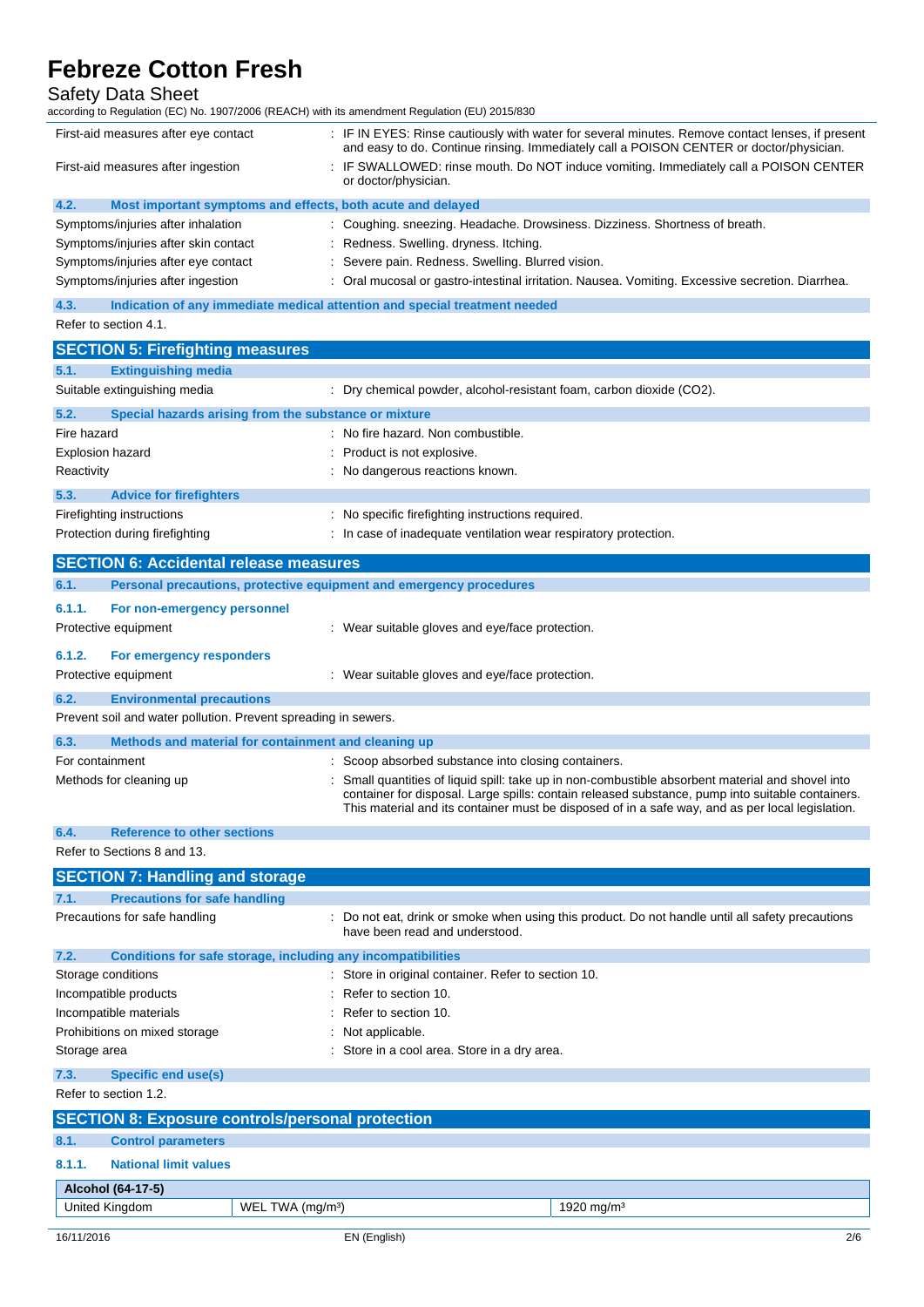# Safety Data Sheet

according to Regulation (EC) No. 1907/2006 (REACH) with its amendment Regulation (EU) 2015/830

| <b>AI</b><br>onoj (64-1<br>$\sqrt{22}$ |                                  |             |
|----------------------------------------|----------------------------------|-------------|
| .<br>United<br>' Kinadom<br>- -<br>__  | WE<br><b>CVALA</b><br>'ppm.<br>M | 1000<br>ppm |

## **8.1.2. Monitoring procedures: DNELS, PNECS, OEL**

| Alcohol (64-17-5)                        |                          |  |
|------------------------------------------|--------------------------|--|
| DNEL/DMEL (Workers)                      |                          |  |
| Acute - local effects, inhalation        | 1900 mg/m <sup>3</sup>   |  |
| Long-term - systemic effects, dermal     | 343 mg/kg bodyweight/day |  |
| Long-term - systemic effects, inhalation | $950$ mg/m <sup>3</sup>  |  |
| DNEL/DMEL (General population)           |                          |  |
| Acute - local effects, inhalation        | 950 mg/m $3$             |  |
| Long-term - systemic effects, oral       | 87 mg/kg bodyweight/day  |  |
| Long-term - systemic effects, inhalation | 114 mg/m <sup>3</sup>    |  |
| Long-term - systemic effects, dermal     | 206 mg/kg bodyweight/day |  |
| PNEC (Water)                             |                          |  |
| PNEC aqua (freshwater)                   | $0.96$ mg/l              |  |
| PNEC aqua (marine water)                 | $0.79$ mg/l              |  |
| PNEC aqua (intermittent, freshwater)     | $2.75$ mg/l              |  |
| <b>PNEC</b> (Sediment)                   |                          |  |
| PNEC sediment (freshwater)               | 3.6 mg/kg dwt            |  |
| PNEC sediment (marine water)             | 2.9 mg/kg dwt            |  |
| PNEC (Soil)                              |                          |  |
| PNEC soil                                | $0.63$ mg/kg dwt         |  |
| PNEC (STP)                               |                          |  |
| PNEC sewage treatment plant              | 580 mg/l                 |  |

## **8.2. Exposure controls**

8.2.1. Appropriate engineering controls : No additional information available

### 8.2.2. Personal protective equipment

 Protective personal equipment only required in case of professional use or for large packs (not for household packs). For consumer use please follow recommendation as indicated on the label of the product.

| Hand protection          | Not applicable. |
|--------------------------|-----------------|
| Eye protection           | Not applicable. |
| Skin and body protection | Not applicable. |
| Respiratory protection   | Not applicable. |
|                          |                 |

## 8.2.3. Environmental exposure controls

Prevent that the undiluted product reaches surface waters.

## **SECTION 9: Physical and chemical properties**

**9.1. Information on basic physical and chemical properties** 

| <b>Property</b> | Value               | <b>Unit</b> | <b>Test method/Notes</b>                                                                             |
|-----------------|---------------------|-------------|------------------------------------------------------------------------------------------------------|
| Appearance      | Liquid.             |             |                                                                                                      |
| Physical state  | Liquid              |             |                                                                                                      |
| Colour          | Clear.              |             |                                                                                                      |
| Odour           | pleasant (perfume). |             |                                                                                                      |
| Odour threshold |                     |             | Perceived odor at typical use conditions                                                             |
| pH              | $6 - 7$             |             |                                                                                                      |
| Melting point   |                     | °C          | Not available. This property is not<br>relevant for the safety and classification<br>of this product |
| Freezing point  |                     |             | Not available. This property is not<br>relevant for the safety and classification<br>of this product |
| Boiling point   | $95 - 100$          | °C          |                                                                                                      |
| Flash point     | >60                 | °C          |                                                                                                      |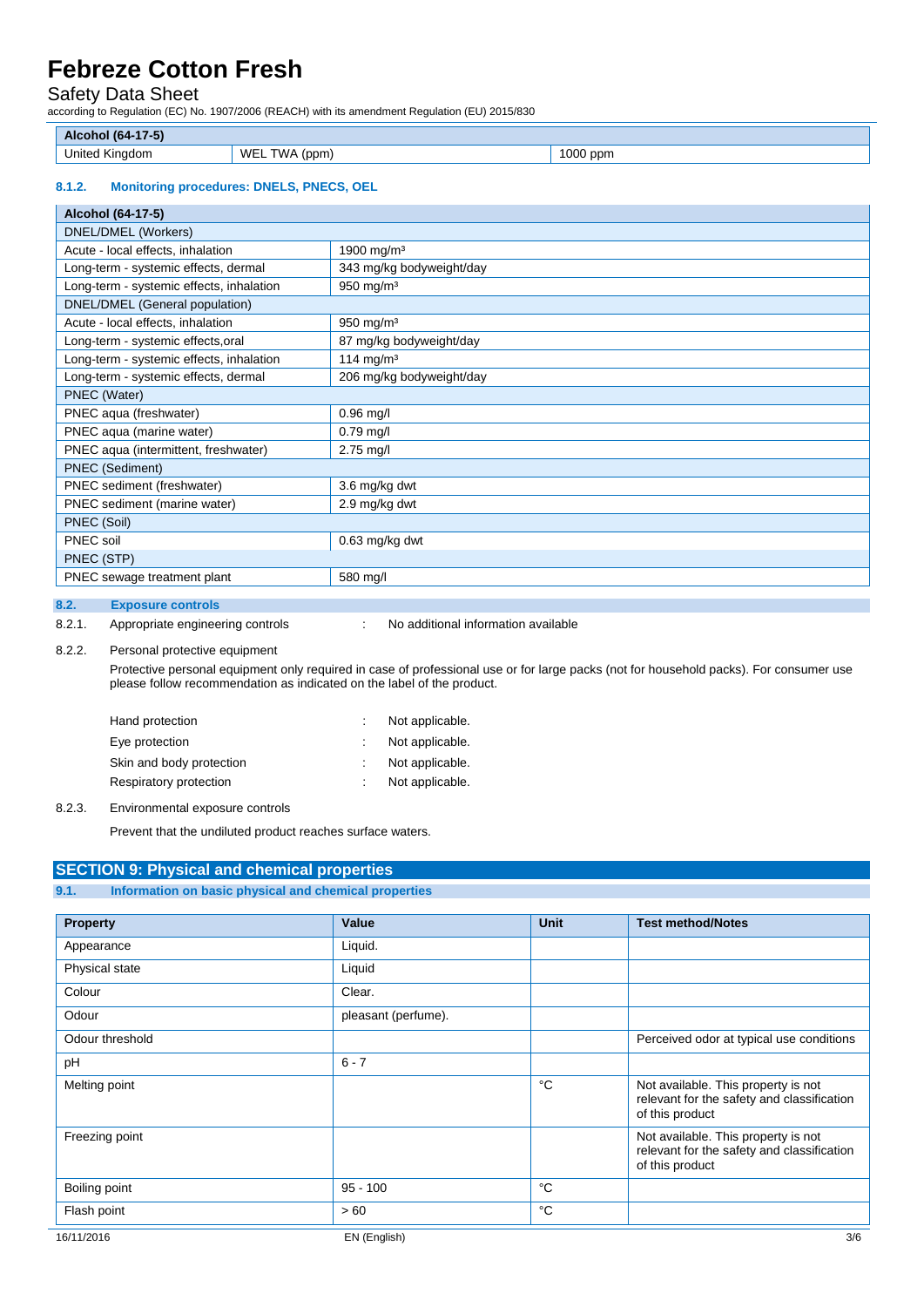# Safety Data Sheet

according to Regulation (EC) No. 1907/2006 (REACH) with its amendment Regulation (EU) 2015/830

| <b>Property</b>                            | Value                                                                                                                                                       | <b>Unit</b> | <b>Test method/Notes</b>                                                                             |
|--------------------------------------------|-------------------------------------------------------------------------------------------------------------------------------------------------------------|-------------|------------------------------------------------------------------------------------------------------|
| Relative evaporation rate (butylacetate=1) |                                                                                                                                                             |             | Not available. This property is not<br>relevant for the safety and classification<br>of this product |
| Flammability (solid, gas)                  |                                                                                                                                                             |             | Not applicable. This property is not<br>relevant for liquid product forms                            |
| <b>Explosive limits</b>                    |                                                                                                                                                             |             | Not available. This property is not<br>relevant for the safety and classification<br>of this product |
| Vapour pressure                            |                                                                                                                                                             |             | Not available. This property is not<br>relevant for the safety and classification<br>of this product |
| Relative density                           | No data available                                                                                                                                           |             |                                                                                                      |
| Solubility                                 | Soluble in water.                                                                                                                                           |             |                                                                                                      |
| Log Pow                                    |                                                                                                                                                             |             | Not available. This property is not<br>relevant for the safety and classification<br>of this product |
| Auto-ignition temperature                  |                                                                                                                                                             |             | Not available. This property is not<br>relevant for the safety and classification<br>of this product |
| Decomposition temperature                  |                                                                                                                                                             |             | Not available. This property is not<br>relevant for the safety and classification<br>of this product |
| Viscosity                                  | $5 - 8$                                                                                                                                                     | cP          |                                                                                                      |
| <b>Explosive properties</b>                | Not applicable. This product is not classified as explosive as it does not contain any<br>substances which possesses explosive properties CLP (Art 14 (2)). |             |                                                                                                      |
| Oxidising properties                       | Not applicable. This product is not classified as oxidizing as it does not contain any<br>substances which possesses oxidizing properties CLP (Art 14 (2)). |             |                                                                                                      |
| 9.2.<br><b>Other information</b>           |                                                                                                                                                             |             |                                                                                                      |

No additional information available

| <b>SECTION 10: Stability and reactivity</b>           |                     |  |  |
|-------------------------------------------------------|---------------------|--|--|
| 10.1.<br><b>Reactivity</b>                            |                     |  |  |
| No dangerous reactions known.                         |                     |  |  |
| 10.2.<br><b>Chemical stability</b>                    |                     |  |  |
| Stable under normal conditions.                       |                     |  |  |
| 10.3.<br><b>Possibility of hazardous reactions</b>    |                     |  |  |
| Refer to section 10.1 on Reactivity.                  |                     |  |  |
| 10.4.<br><b>Conditions to avoid</b>                   |                     |  |  |
| Not required for normal conditions of use.            |                     |  |  |
| 10.5.<br><b>Incompatible materials</b>                |                     |  |  |
| Not applicable.                                       |                     |  |  |
| 10.6.<br><b>Hazardous decomposition products</b>      |                     |  |  |
| None under normal use.                                |                     |  |  |
| <b>SECTION 11: Toxicological information</b>          |                     |  |  |
| <b>Information on toxicological effects</b><br>11.1.  |                     |  |  |
| 11.1.1.<br><b>Mixture</b>                             |                     |  |  |
| <b>Febreze Cotton Fresh</b>                           |                     |  |  |
| Acute toxicity                                        | Not classified (*)  |  |  |
| Skin corrosion/irritation                             | Not classified (*)  |  |  |
| Serious eye damage/irritation                         | Not classified (*)  |  |  |
| Respiratory or skin sensitisation                     | Not classified (*)  |  |  |
| Germ cell mutagenicity                                | Not classified (*)  |  |  |
| Carcinogenicity                                       | Not classified (*)  |  |  |
| Reproductive toxicity                                 | Not classified (*)  |  |  |
| Specific target organ toxicity (single exposure)      | Not classified (*)  |  |  |
| Specific target organ toxicity (repeated<br>exposure) | Not classified (*)  |  |  |
| 16/11/2016                                            | EN (English)<br>4/6 |  |  |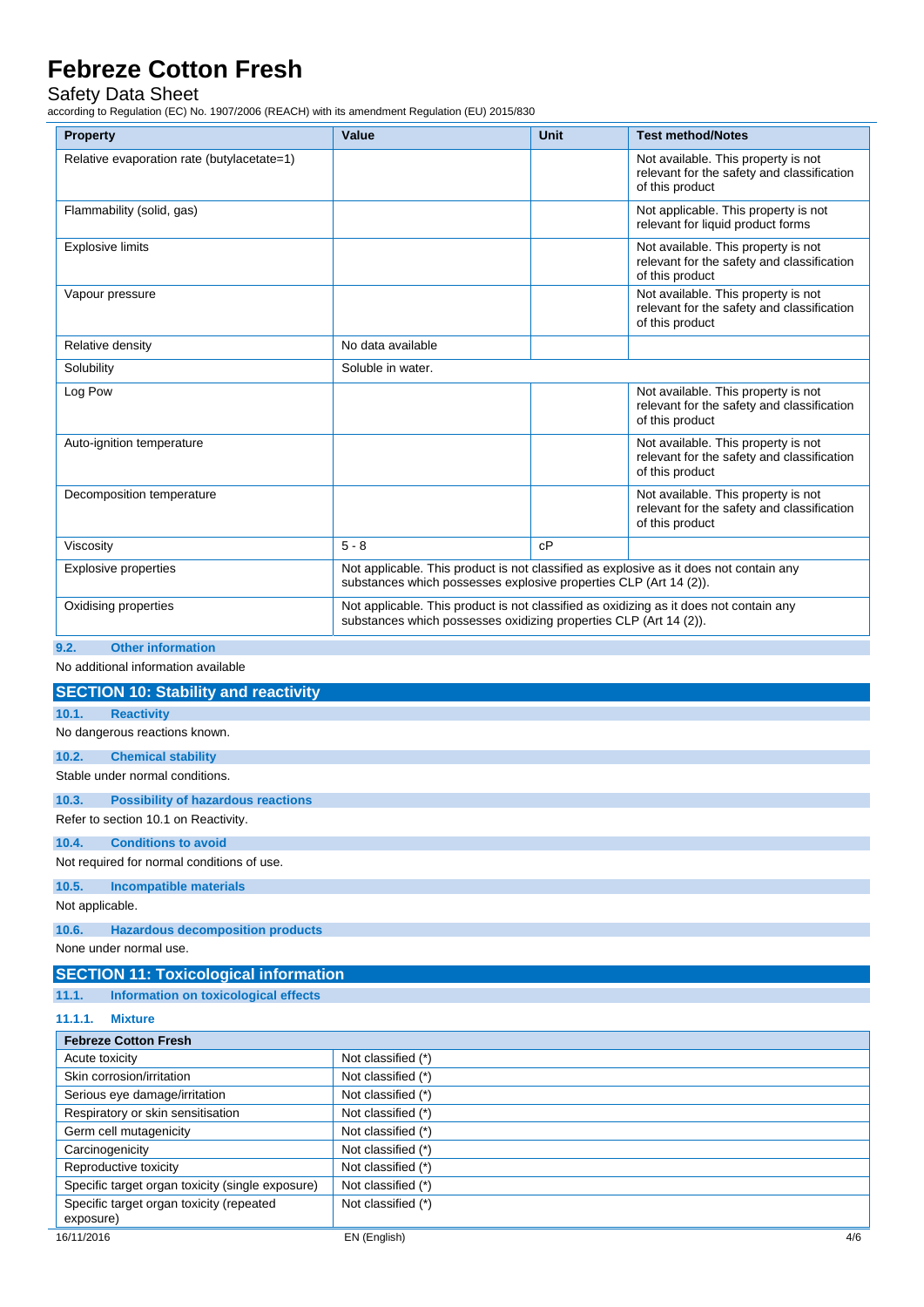# Safety Data Sheet

according to Regulation (EC) No. 1907/2006 (REACH) with its amendment Regulation (EU) 2015/830

| <b>Febreze Cotton Fresh</b>                                                                                                                       |                    |  |  |
|---------------------------------------------------------------------------------------------------------------------------------------------------|--------------------|--|--|
| Aspiration hazard                                                                                                                                 | Not classified (*) |  |  |
| (*) Based upon available data of the substances and/or the product, product classification criteria are not met. See Section 2 and Section 16 for |                    |  |  |
| applicable hazard classification and classification procedure, respectively.                                                                      |                    |  |  |

### **11.1.2. Substances in the mixture**

Acute toxicity:

**Alcohol (64-17-5)** 

| LD50 oral rat | 10470 mg/kg (OECD 401) |  |
|---------------|------------------------|--|
|               |                        |  |

## **SECTION 12: Ecological information**

**12.1. Toxicity** 

Ecology - general **Ecology** - general strategy of the functioning of water treatment plants under normal use conditions as recommended. The product is not considered harmful to aquatic organisms nor to cause long-term adverse effects in the environment.

| <b>Alcohol (64-17-5)</b>                                       |                                            |  |  |
|----------------------------------------------------------------|--------------------------------------------|--|--|
| LC50 fishes 1<br>14200 mg/l US EPA E03-05; Pimephales promelas |                                            |  |  |
| LC50 other aquatic organisms 1                                 | > 1000 mg/l OECD 209                       |  |  |
| EC50 Daphnia 1                                                 | 5012 mg/l ASTM E729-80; Ceriodaphnia dubia |  |  |
| ErC50 (algae)                                                  | 275 mg/l //OECD 201; Chlorella vulgaris    |  |  |
| NOEC chronic fish                                              | 7900 mg/l Oryzias latipes                  |  |  |
| NOEC chronic crustacea                                         | 9.6 mg/l Ceriodaphnia dubia                |  |  |
| NOEC chronic algae                                             | 11.5 mg/l //OECD 201; Chlorella vulgaris   |  |  |

## **12.2. Persistence and degradability**

| Alcohol (64-17-5)                         |                                                                       |  |  |
|-------------------------------------------|-----------------------------------------------------------------------|--|--|
| Persistence and degradability             | Biodegradable.                                                        |  |  |
| Biodegradation                            | 95%                                                                   |  |  |
| 12.3.<br><b>Bioaccumulative potential</b> |                                                                       |  |  |
| <b>Alcohol (64-17-5)</b>                  |                                                                       |  |  |
| Bioconcentration factor (BCF REACH)       |                                                                       |  |  |
| Bioaccumulative potential                 | Not expected to bioaccumulate due to the low log Kow (log Kow $<$ 4). |  |  |
| $\sim$ $\sim$                             |                                                                       |  |  |

#### **12.4. Mobility in soil**

No additional information available

## **12.5. Results of PBT and vPvB assessment**

| <b>Febreze Cotton Fresh</b>                                          |                                                                                                                                                                                 |  |  |  |
|----------------------------------------------------------------------|---------------------------------------------------------------------------------------------------------------------------------------------------------------------------------|--|--|--|
| Results of PBT assessment<br>No presence of PBT and vPvB ingredients |                                                                                                                                                                                 |  |  |  |
| Component                                                            |                                                                                                                                                                                 |  |  |  |
| Alcohol (64-17-5)                                                    | This substance/mixture does not meet the PBT criteria of REACH regulation, annex XIII<br>This substance/mixture does not meet the vPvB criteria of REACH regulation, annex XIII |  |  |  |

# **12.6. Other adverse effects**

Other information  $\qquad \qquad$ : No other effects known.

|         | <b>SECTION 13: Disposal considerations</b>                                                                                          |                                                                                                                                                                                                                                                                                                                                                                                                                                                                                                    |  |  |  |
|---------|-------------------------------------------------------------------------------------------------------------------------------------|----------------------------------------------------------------------------------------------------------------------------------------------------------------------------------------------------------------------------------------------------------------------------------------------------------------------------------------------------------------------------------------------------------------------------------------------------------------------------------------------------|--|--|--|
| 13.1.   | <b>Waste treatment methods</b>                                                                                                      |                                                                                                                                                                                                                                                                                                                                                                                                                                                                                                    |  |  |  |
| 13.1.1. | Regional legislation (waste)                                                                                                        | Disposal must be done according to official regulations.                                                                                                                                                                                                                                                                                                                                                                                                                                           |  |  |  |
| 13.1.2  | Disposal recommendations                                                                                                            | : The waste codes/waste designations below are in accordance with EWC. Waste<br>must be delivered to an approved waste disposal company. The waste is to be kept<br>separate from other types of waste until its disposal. Do not throw waste product<br>into the sewer. Where possible recycling is preferred to disposal or incineration.<br>. For handling waste, see measures described in section 7. Empty, uncleaned<br>packaging need the same disposal considerations as filled packaging. |  |  |  |
| 13.1.3  | EURAL Waste code product                                                                                                            | $: 200129$ - detergents containing dangerous substances<br>15 01 10* - packaging containing residues of or contaminated by dangerous<br>substances                                                                                                                                                                                                                                                                                                                                                 |  |  |  |
|         | $CCP$ $CCP$ $CCP$ $CCP$ $CCP$ $CCP$ $CCP$ $CCP$ $CCP$ $CCP$ $CCP$ $CCP$ $CCP$ $CCP$ $CCP$ $CCP$ $CCP$ $CCP$ $CCP$ $CCP$ $CCP$ $CCP$ |                                                                                                                                                                                                                                                                                                                                                                                                                                                                                                    |  |  |  |

| <b>SECTION 14: Transport information</b> |           |  |  |
|------------------------------------------|-----------|--|--|
| 14.1.                                    | UN number |  |  |
| Not applicable                           |           |  |  |